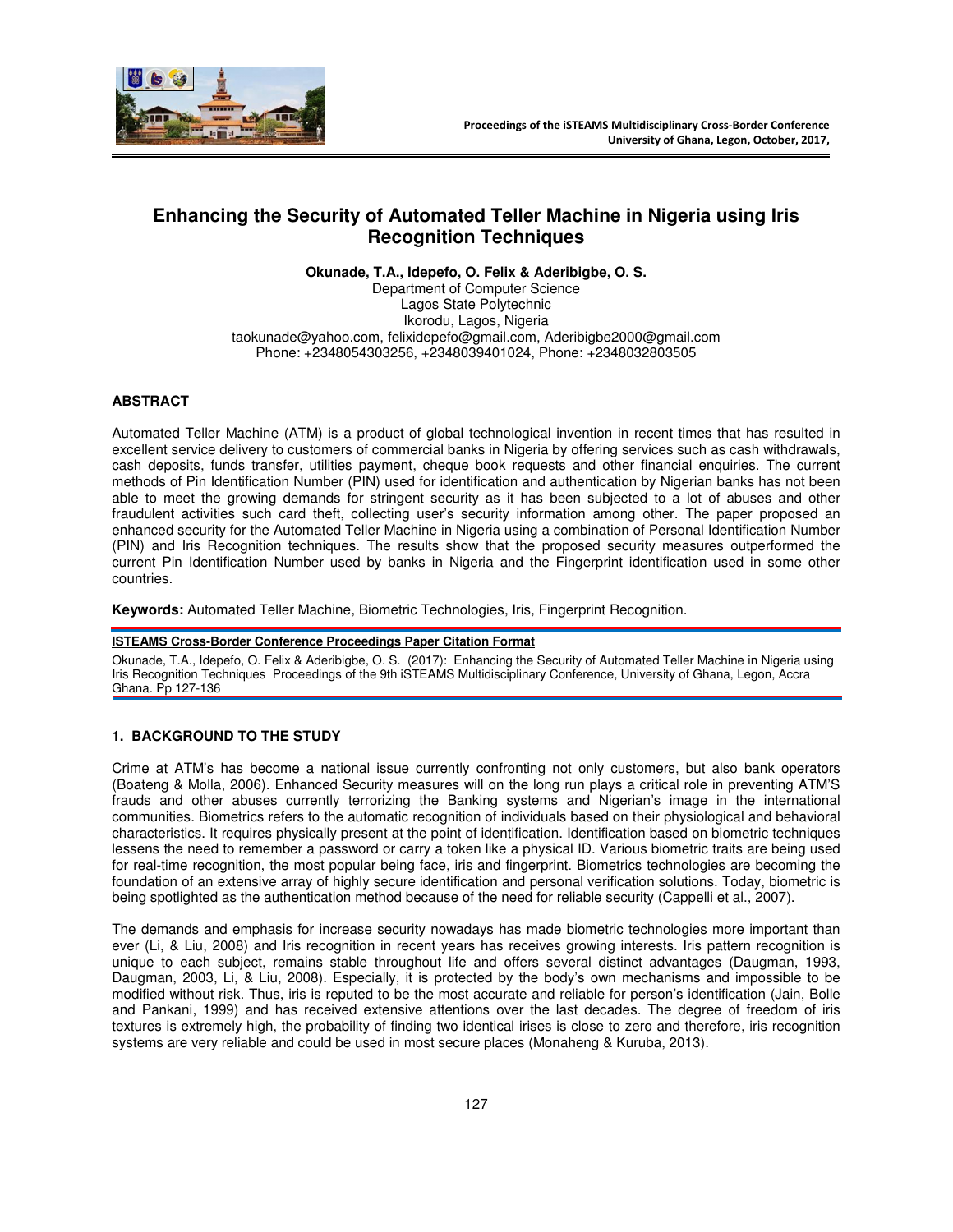

Biometric systems can either be physiological or behavioural depending on the characteristics used. Human signatures and voice are classified as behavioural while face, figure print and iris traits are physiological. The first step of any biometric system is capturing a sample of a feature, such as recording a digital sound signal for voice recognition, or taking a digital eye image for iris recognition. Among the various traits, iris recognition has advantages like high speed of computation because of sample size, simplicity and accuracy compared to other biometric traits (Zhu, Tan & Wan, 2000). Iris recognition relies on the unique patterns of the human iris in identification and verification of an individual.

### **1.1. Statement of Problems**

The current methods of Pin Identification Number (PIN) used for identification in Automated Teller Machine (ATMs) by Nigerian banks has not been able to meet the growing demands for stringent security as it has been subjected to a lot of abuses and other fraudulent activities such card theft, collecting user's security information among other. The paper proposed an enhanced security for the Automated Teller Machine in Nigeria using a combination of Personal Identification Number (PIN) and Iris Recognition techniques. The proposed security measures is believed to outperformed the current Pin Identification Number used by banks in Nigeria and the Fingerprint identification used in some other countries

### **1.2 Objectives**

The objectives of this research are:-

- (i) To carry out extensive literature review on the existing biometric security methods used in automated teller machine in Nigeria and other African countries.
- (ii) To propose and develop an enhanced security technique based on the combination of Pin Identification Number and Iris Recognition techniques.

### **2. REVIEW OF RELATED LITERATURE**

Most of the work on Biometric security had been carried out on Fingerprint and Face recognition techniques. With the move towards digitalization and globalization being accelerated every hour, biometrics technologies have begun to affect people's daily life more and more. Biometrics technologies verify the identity through characteristics such as fingerprints, faces, irises, retinal patterns, palm prints, voice, hand-written signatures, and so on. These techniques, which use physical data, are receiving attention as a personal authentication method that is more convenient than conventional methods such as a password or ID cards (Kadry, & Smaili, 2013). Biometric personal authentication uses data taken from measurements. Such data is unique to the individual and remains so throughout one's life. This technology has been applied for controlling access to high-security facilities, but it is now being widespread developed in information systems such as network, e-commerce, and retail applications. In these technologies, iris recognition becomes the most mature and popular biometrics technology used in automatic personal identification.

Kadry, and Smaili (2013) carried out Wireless attendance management system based on iris recognition. The Wireless iris recognition attendance management system is designed and implemented using Daugman's algorithm). This system based biometrics and wireless technique solves the problem of spurious attendance and the trouble of laying the corresponding network. It can make the users' attendances more easy and effective. This system possesses the functions of iris recognition which includes verifying, checking on attendances independently, and wireless communication and so on. The performance of this system meets the needs of daily attendance management in various enterprises and institutions.

Mahmudova (2016) carried out a critical review of the Application Opportunities of Biometric Technology in Electron Libraries. The paper provides information about biometric technologies, traditional and electronic libraries. Opportunities and prospects of the use of biometric technologies in libraries were also analyzed. The researcher stresses that when using traditional methods, data loss or theft may occur, whereas emergence of such threats is not possible in biometric identification while the application of biometric identification systems is very vital in some certain applied areas such as border stations, passenger registration, electronic identification document and cards control, and in some security issues. Library is one of these application areas. Technology is rapidly developing, at the same time, safety rules are violated, and fraud is growing all over the world. Therefore, all businesses, as well as libraries need biometric technologies for the control and security. The advantages and disadvantages of introduction of biometric technologies in libraries were also explained.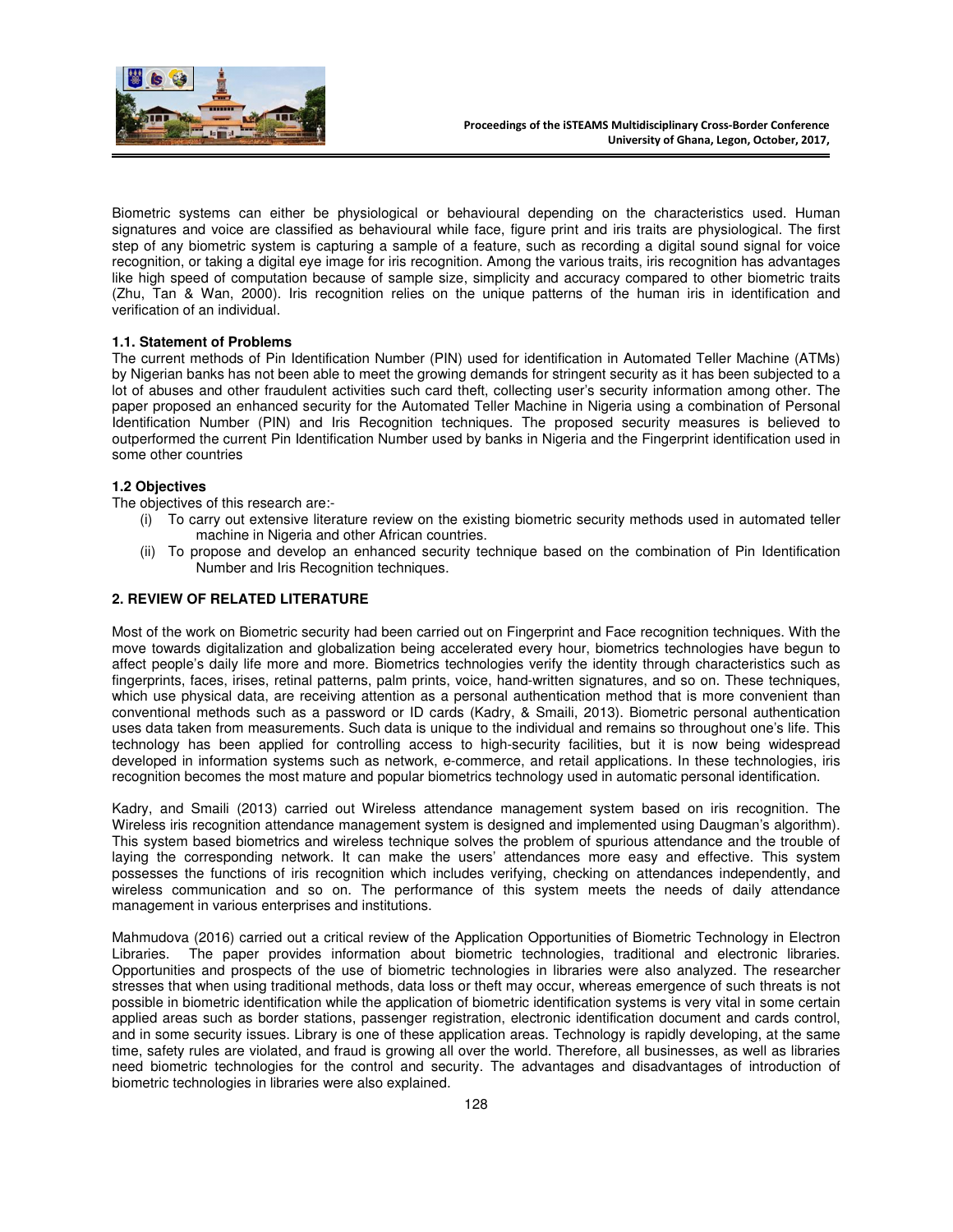

Chhatbar (2015) carried out a detailed study of Iris Recognition. The researcher in his paper considered Iris recognition to be the most reliable and accurate biometric identification system available. The features of the iris were encoded by convolving the normalize iris region with 1D Log-Gabor filters and phase quantizing the output in order to produce a bit-wise biometric template. The Hamming distance was chosen as a matching metric, which gave the measure of how many bits disagreed between the templates of the iris. The developed iris recognition produced a very good result as the hamming distance is close to zero which means patterns are match completely.

# **3. METHODOLOGY**

This research work is based on the design and implementation of an enhanced security for the Automated Teller Machines (ATM) using combination of Pin Identification Number (PIN) and Iris recognition techniques. The proposed system will among other things prevents the current abuses and fraudulent activities in our Automated Teller Machine (ATMs) across the country. The security features for enhancing the ATM was designed using the client/server approach. There will be a link between the customer's identification information, customer's accounts and records in the bank (server). The network is designed to support a large number of users and dedicated server is used to accomplish this. The reason for choosing Client/Server model for this application is because it provides adequate security for the resources required for a critical application such as Banking. Unified Modeling language (UML) tools such as Use case modeling diagrams and activity flow diagram will be used to model the relationship among the functional components of the system. Microsoft Access 2010 will be used as the database software (Back-end) to create database to store cardholder's information and their Iris scan while Microsoft C# 2012 is used as the programming language (front-end) to design the user interfaces and cardholder interaction with the ATM Machine.

### **4. DISCUSSION OF FINDING**

The findings are discussed below.

### **4.1 Proposed Systems Model**

The proposed software design involves two phases namely: registration phase and verification phase.

- (a) **Registration phase**:- The Registration phase creates profile for the card owner. This process is carried out by the administrator of the system. Information about the card owner is captured, his iris scan is taken, and Personal Identification Number (PIN) is generated for the customer which is supposed to change at the first log on.
- (b) **Identification and Verification process**:- Once the individual has been enrolled in a system, he/she can start the use of biometric technology to have access to his account via the ATM machine to authorize transaction. In Identification phase, the user provides his/her PIN and a biometric sample of his/her Iris using an Iris reader interface display by the Automated Teller Machine (ATM). In the Verification phase, the system simply verifies if the information entered by the user is correct by comparing the biometric sample with the provided identification previously stored information in the database. If there is a match, access is provided. After the identification and verification, customer request for a type of transaction accordingly. At the completion of the transaction, the customer exit Application and remove his/her card.

#### **4.2 Functional Model of the System**

The functional model of the systems is depicted using the Use Case Modeling diagram as shown in the Figure 1. The actors are the System administrator (Customer Service Staff) and Bank's Customers.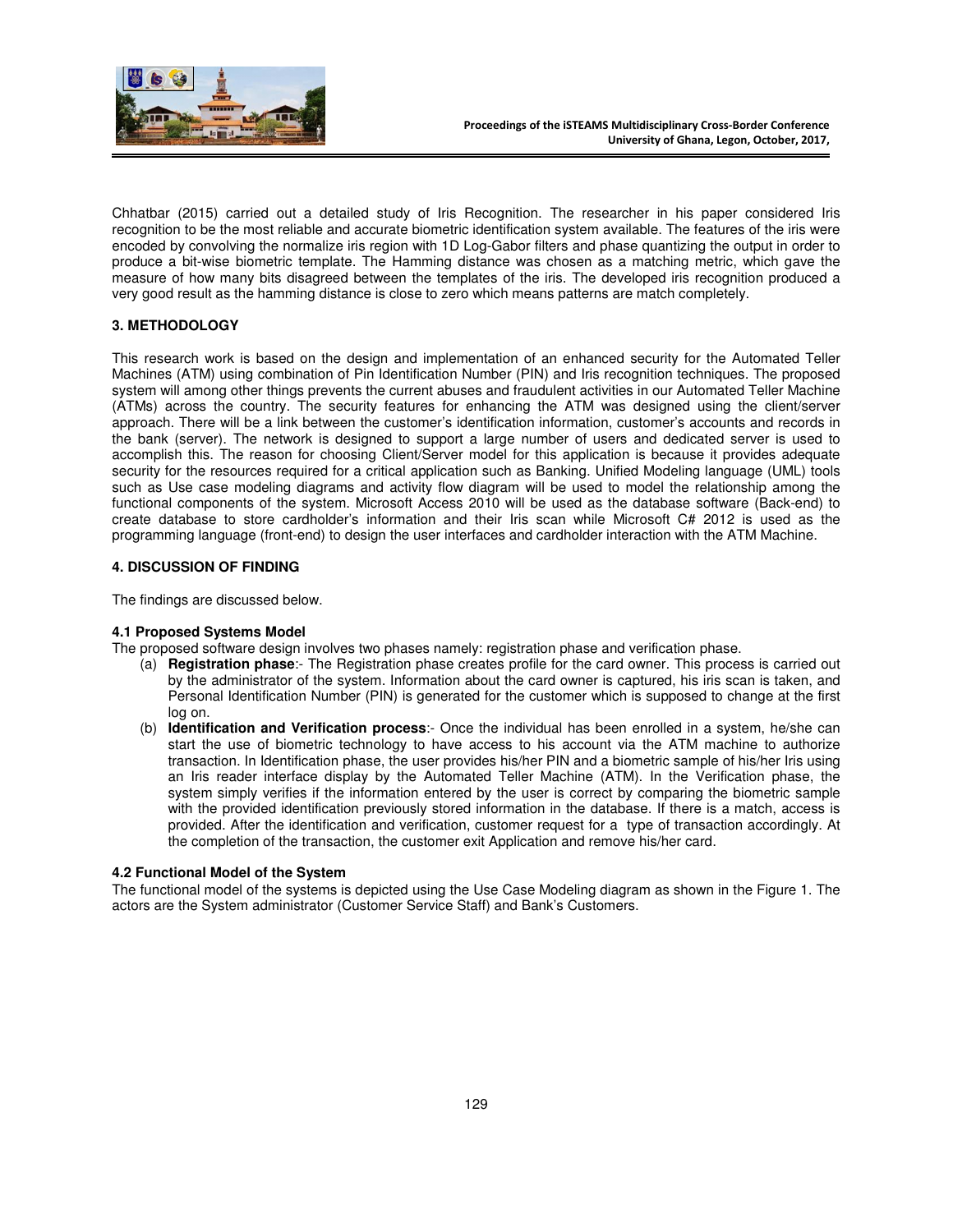



**Figure 1: Use Case Modeling Diagram for Customer transactions and Administrator functions** 

#### **4.3 Activity Flow Diagram of the System**

The activity diagram describes the behaviour of the proposed system in terms of activities. Activities are modeling elements that represent the execution of a set of operations. The execution of an activity can be triggered by the completion of other activities, by the availability of objects, or by external events. The activity flow diagram is used to depict the Algorithm for the System and is shown in the figure 2**.** 

# **4.4 Results And Discussion**

The proposed system is a system that uses Iris recognition techniques. This system was implemented using Microsoft C#.Net programming language. It involves the interaction with the central database which contains all records of customers including his/her Iris scan. In implementing this system, certain criteria are considered. The criterion is that only eligible customers with valid ATM card can use the systems. The design requirements are met through the use of n Iris reader camera which captures the Iris of users. Desirable results are achieved, some of which are discussed in this section.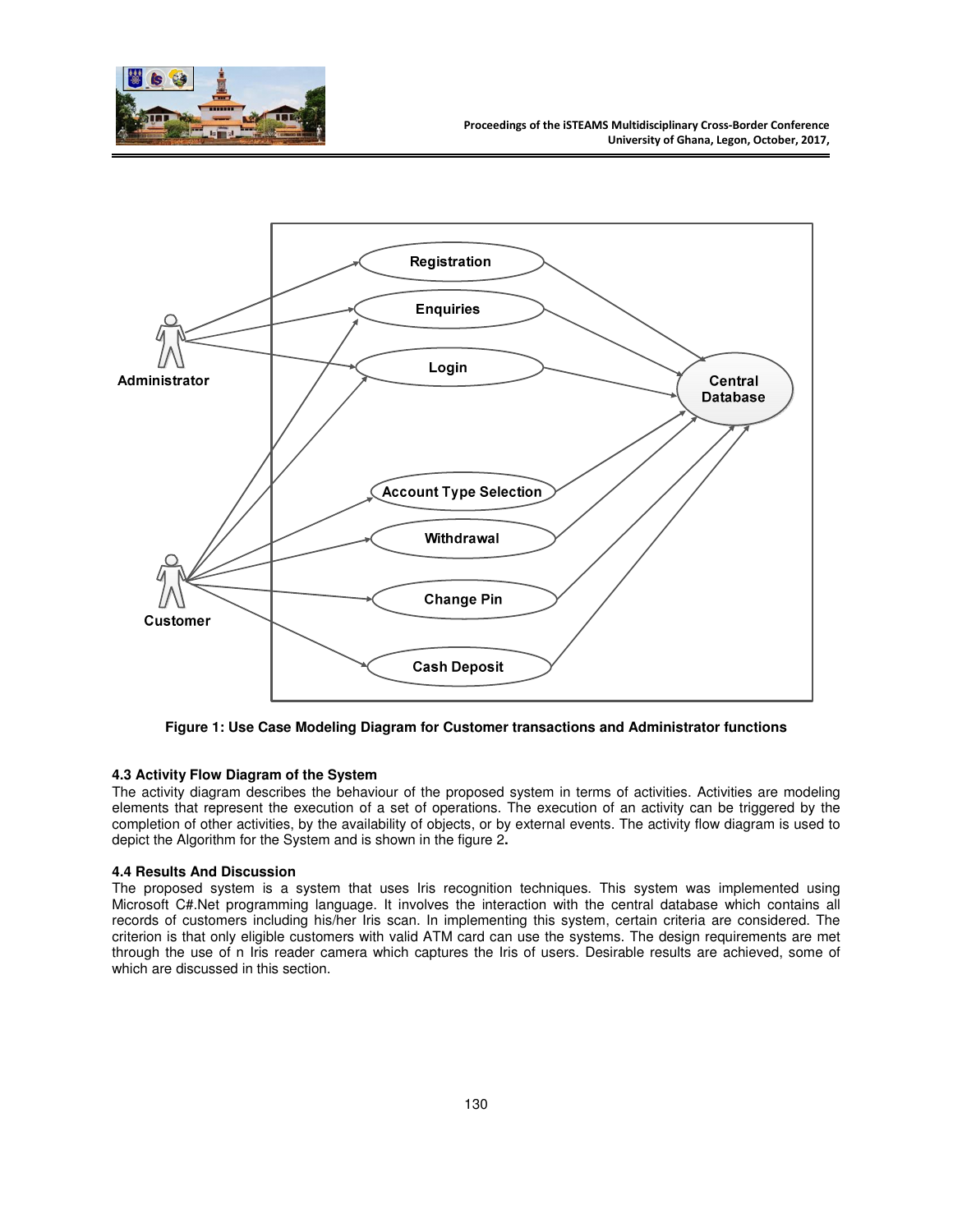



**Figure 2: Activity Flow Diagram for Customer's transaction**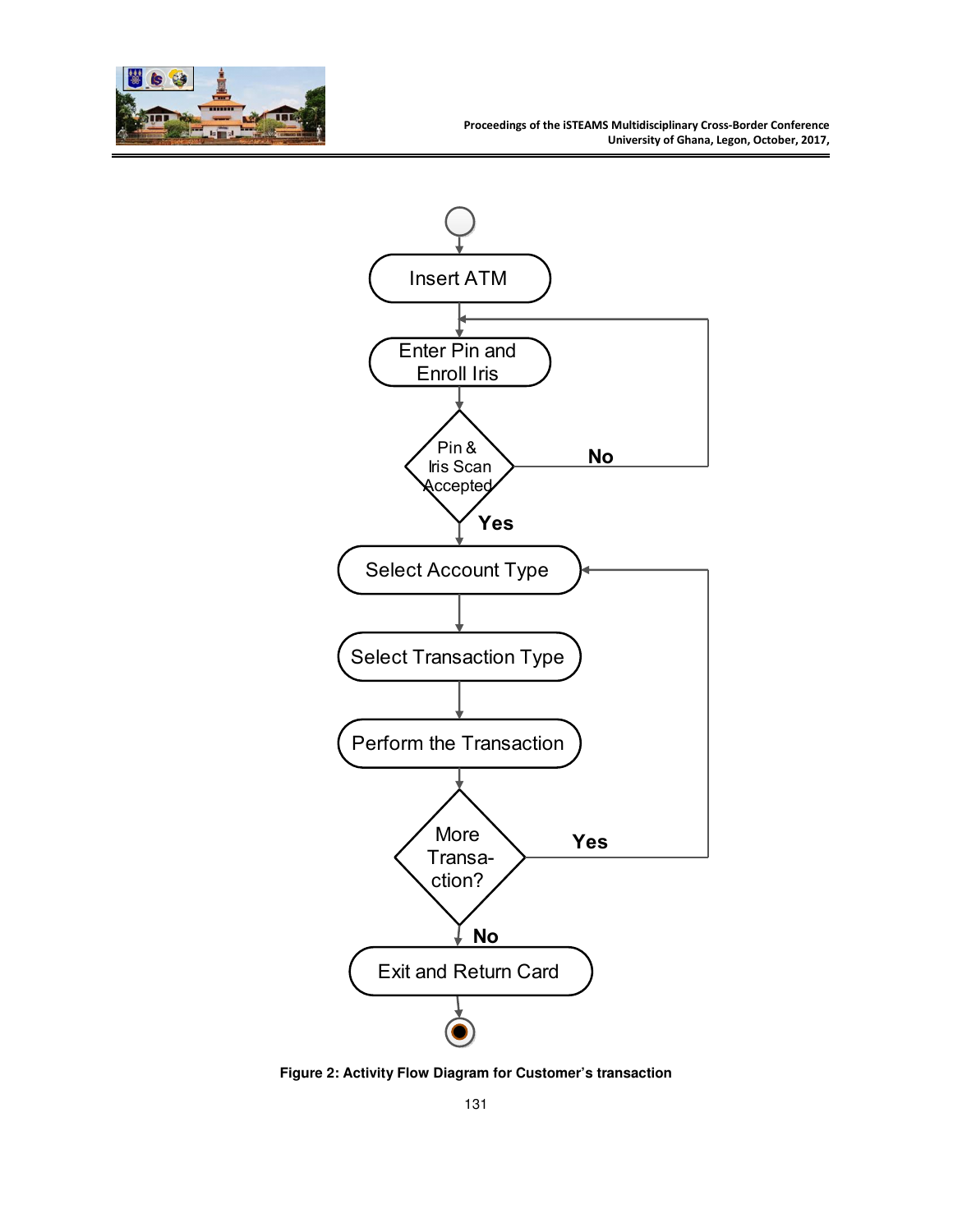

# **4.4.1 Login Interface**

This is a Menu that enables the Administrator and Customers to have access to the system.



**Figure 1.3: Login Interface for Customers and Adminstrators** 

## **4.4.2 Registration Interface**

This phase is where the customer is enrolled by the administrator and his/her Iris Scan taken. An account number is assigned to the customer immediately the administrator submitted the entry.

| Home Tools P Help                                                        |                                                                                                   |                                                                |
|--------------------------------------------------------------------------|---------------------------------------------------------------------------------------------------|----------------------------------------------------------------|
| <b>Basic Info</b><br><b>TITLE</b><br>FIRSTNAME Felix<br>LASTNAME Idepefo | Mr.<br>۰                                                                                          | Account Info<br>TYPE OF ACCOUNT<br>۰<br><b>INSTANCE AMOUNT</b> |
| NATIONALITY Nigeria<br><b>STATE</b><br>E-MAIL<br><b>DOB</b>              | Ondo<br>TELEPHONE 88888888888<br>felixidepefo@yahoo.com<br>Month Year<br>Date<br>09<br>2000<br>01 | <b>IRIS Reaer</b>                                              |
| MARITAL STATUS Single<br><b>RELIGION</b>                                 | ۰<br>Christian<br>$\blacktriangledown$                                                            | IRIS SCAN<br><b>SNAP IRIS</b>                                  |
| ADDRESS:                                                                 | Submit                                                                                            | ×<br>Clear                                                     |

**Figure 4: Registration Interface**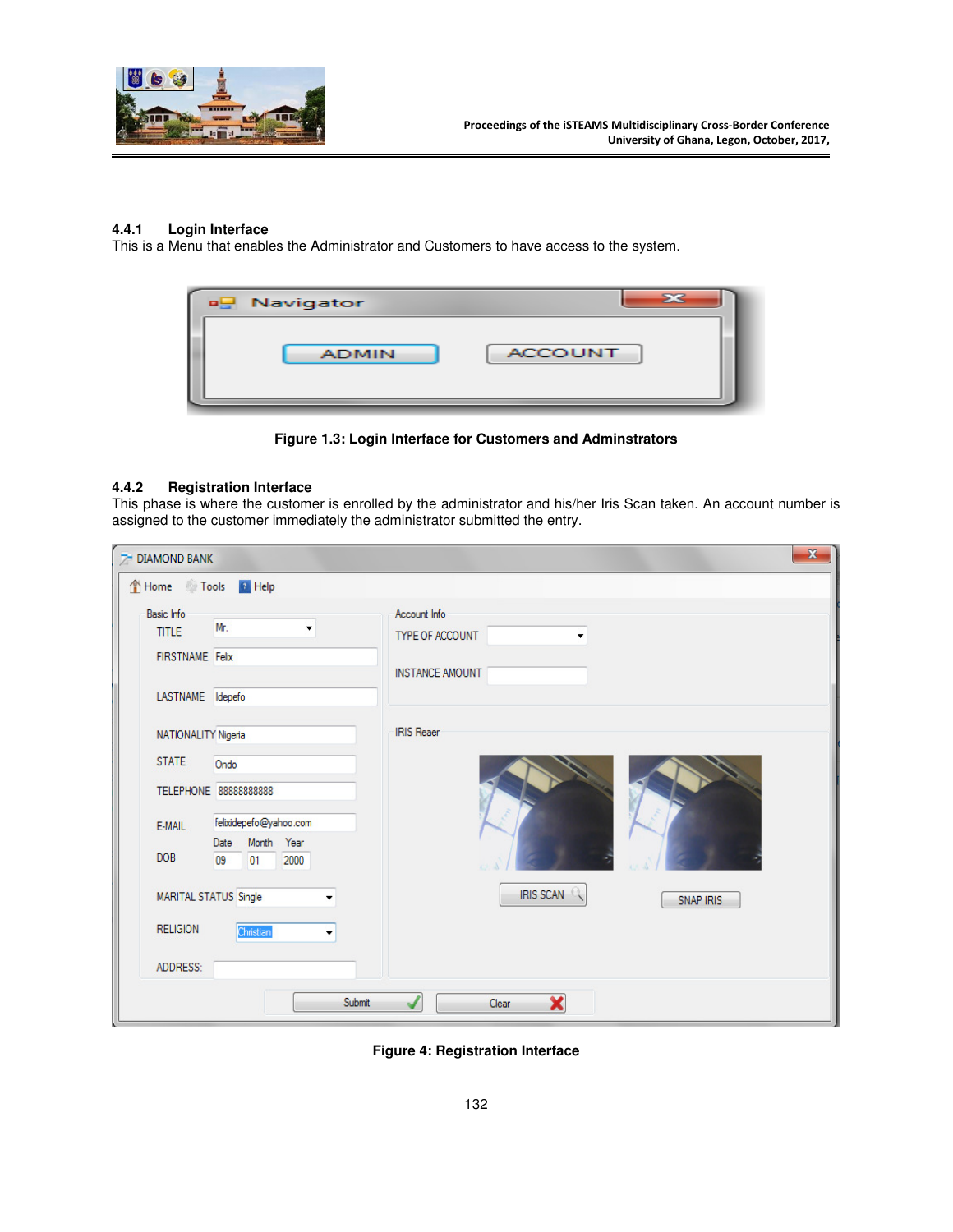

| 7 DIAMOND BANK<br>Home Tools P Help                               |                                                                                      |                                                                                                              | $\Sigma$ |
|-------------------------------------------------------------------|--------------------------------------------------------------------------------------|--------------------------------------------------------------------------------------------------------------|----------|
| Basic Info<br><b>TITLE</b><br><b>FIRSTNAME</b> Felix              | Mr.<br>▼                                                                             | Account Info<br><b>TYPE OF ACCOUNT</b><br>۰<br><b>INSTANCE AMOUNT</b>                                        |          |
| LASTNAME Idepefo<br>NATIONALITY Nigeria<br><b>STATE</b><br>E-MAIL | Ondo<br>TELEPHONE 88888888888<br>felixidepefo@yahoo.com                              | <b>IRIS Reser</b><br>$\mathbf{x}$<br>Reedemer<br>User Account Number is 2789<br>Pls Login to change your pin |          |
| <b>DOB</b><br>MARITAL STATUS Single<br><b>RELIGION</b>            | Month Year<br>Date<br>09<br>2000<br>01<br>۰<br>Christian<br>$\overline{\phantom{0}}$ | OK<br><b>SNAP IRIS</b>                                                                                       |          |
| ADDRESS:                                                          | Submit                                                                               | ×<br>Clear                                                                                                   |          |

An account Number is assigned to the customer immediately the form is submitted as shown below.

**Figure 5: Account Number Assignment Interface** 

# **4.4.3 Account Type Selection Interface**

This Interface allows the customer to select the type account.

| Đ | <b>EMMANUEL BANK PLC   SERVICES</b> | $\mathbf{X}$<br>$ \Box$ |
|---|-------------------------------------|-------------------------|
|   |                                     |                         |
|   |                                     |                         |
|   | Account                             |                         |
|   | Saings                              |                         |
| × | O Current                           |                         |
|   | $O$ Deposit                         |                         |
|   | Continue                            |                         |
|   |                                     |                         |
|   |                                     |                         |
|   |                                     |                         |

**Figure 6: Account Type Selection Interface**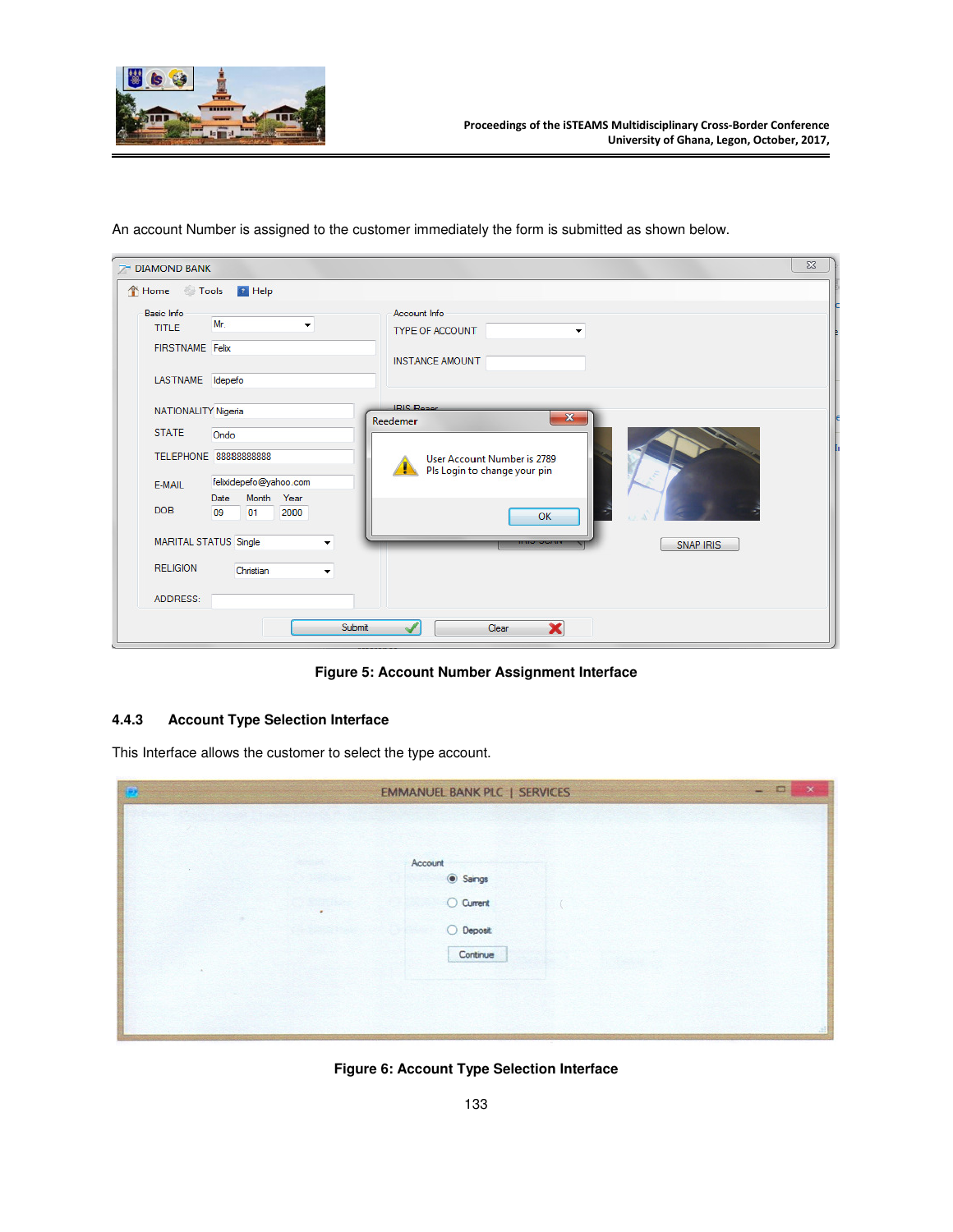

# **4.4.4 Withdrawal Interface**

This Interface is used by customer for cash withdrawal.

| Æ |  |                                                         |                                           | <b>EMMANUEL BANK PLC   SERVICES</b> | $\boldsymbol{\times}$<br>o |
|---|--|---------------------------------------------------------|-------------------------------------------|-------------------------------------|----------------------------|
|   |  | Withdraw Enquiry Deposit Transfer Change Pin            |                                           |                                     |                            |
|   |  | Amount<br>O 1000 Naira<br>O 5000 Naira<br>O 10000 Naira | O 15000 Naira<br>○ 20000 Naira<br>O Other |                                     |                            |
|   |  |                                                         |                                           | Continue<br>Cancel                  |                            |

**Figure 7: Withdrawal Interface** 

# **4.4.5 Enquiry Interface**

This Interface is used by the customer for enquiries such as checking balances and view account statement.

|        |  |                                              | <b>EMMANUEL BANK PLC   SERVICES</b> | <b>Service</b> | $\Box$ | $\rightarrow$ |
|--------|--|----------------------------------------------|-------------------------------------|----------------|--------|---------------|
|        |  | Withdraw Enquiry Deposit Transfer Change Pin |                                     |                |        |               |
|        |  |                                              | Account                             |                |        |               |
|        |  |                                              |                                     |                |        |               |
|        |  |                                              | ○ Savings<br>○ Cument               |                |        |               |
|        |  | ٠                                            | $O$ Deposit                         |                |        |               |
|        |  |                                              |                                     |                |        |               |
| $\sim$ |  | 333 m                                        |                                     |                |        |               |
|        |  |                                              | Cancel<br>Continue                  |                |        |               |
|        |  |                                              |                                     |                |        |               |
|        |  |                                              |                                     |                |        |               |

**Figure 8: Enquiry Interface**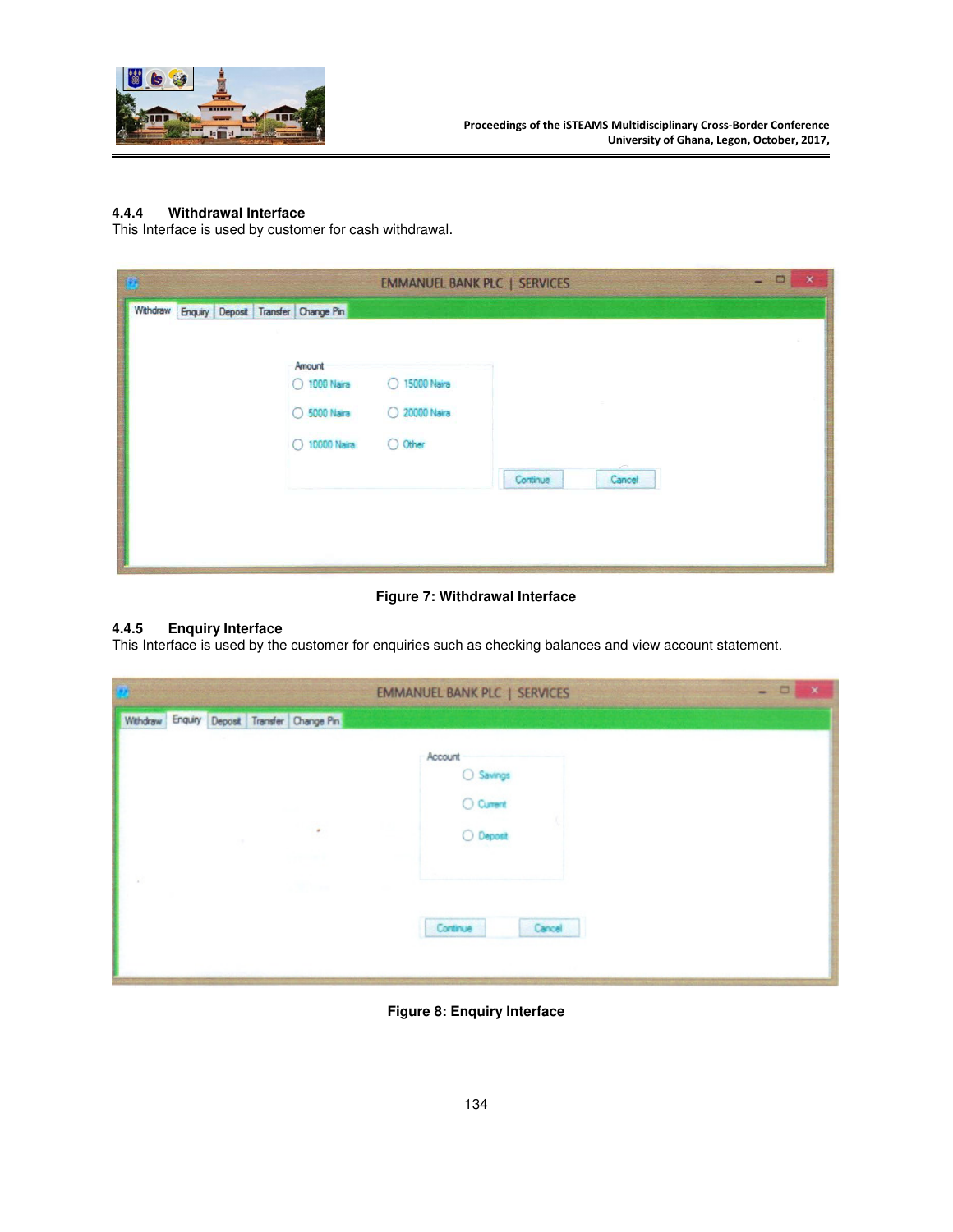

### **4.4.6 Change Pin Interface**

This Interface is used by the customer to change his/her Pin.

|                                                  | <b>EMMANUEL BANK PLC   SERVICES</b> |
|--------------------------------------------------|-------------------------------------|
| Withdraw Enquiry Deposit   Transfer   Change Pin |                                     |
|                                                  | Change PIN<br>New PIN               |
| <b>Copy and Contract</b>                         | Cancel<br>Continue<br>$\sim$        |

**Figure 9: Change Pin Interface** 

## **5. CONCLUDING REMARKS**

The researchers have been able to develop an Iris recognition technique that will enhance Automatic teller machine in Nigeria and provide effective banking transactions for Bank customers. The uniqueness of the iris and low probability of a false acceptance or false rejection all contribute to the benefits of using iris recognition technology (Mahmudova, 2016). It provides an accurate and secure method of authenticating users onto company systems, is a non-intrusive method and has the speed required to minimise user frustration when accessing company systems. The prototype of the developed proposed system has been found promising on the account of its sensitivity to the recognition of the customers' Iris scan as contained in the database. This system when fully deployed will definitely reduce the rate of fraudulent activities on the ATM machines such that only the registered owners of a card have access to the bank account. The proposed system has achieved a recognition accuracy of 95.6%.

### **6. CONTRIBUTION TO KNOWLEDGE**

The researchers have been able to develop an Iris recognition technique that will enhance Automatic teller machine in Nigeria and provide effective banking transactions for Banks. The proposed system provides an accurate and secure method of authenticating users for banking transactions, is a non-intrusive method and has the speed required to minimise user frustration when accessing company systems.